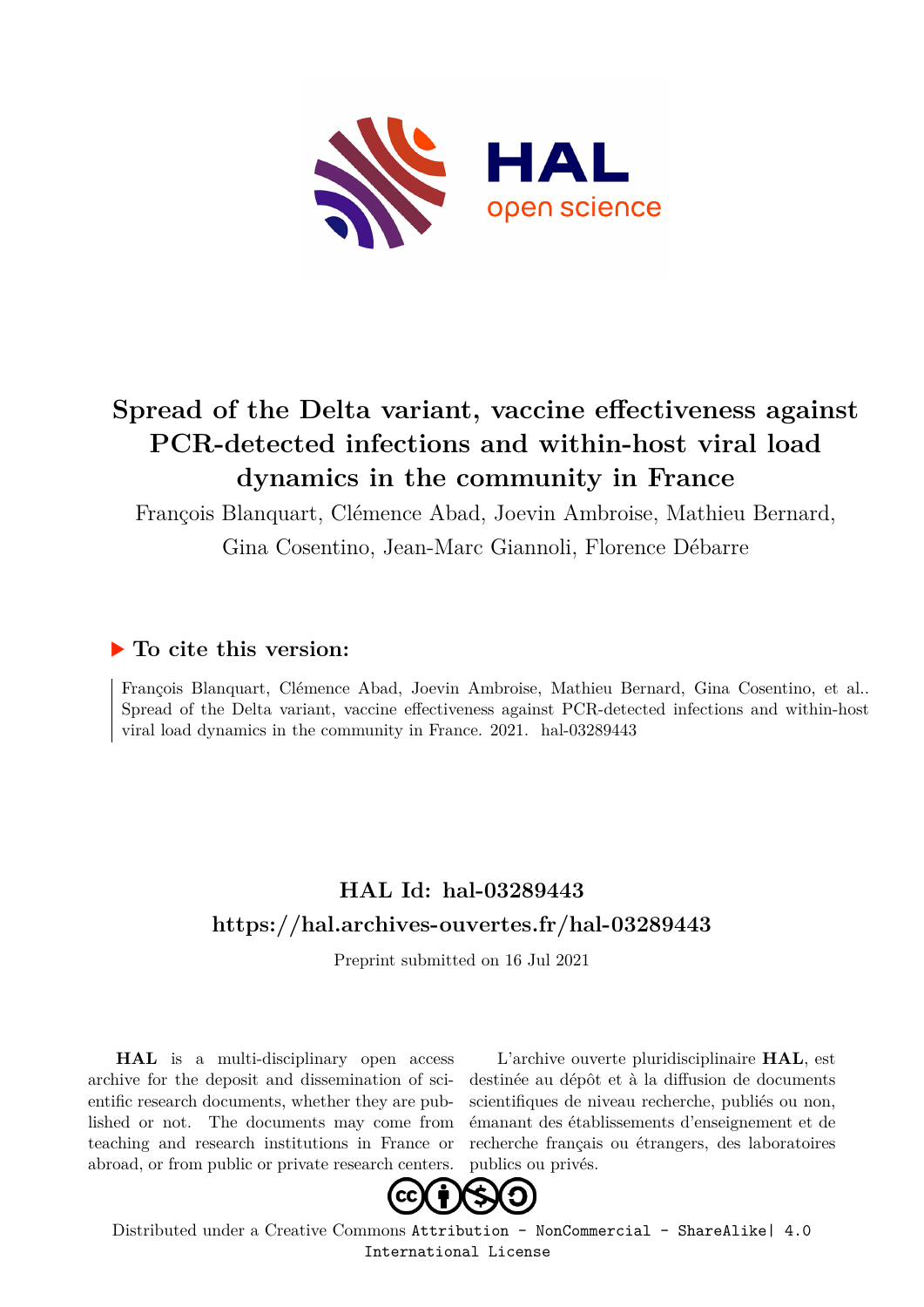#### **Spread of the Delta variant, vaccine effectiveness against PCR-detected infections and within-host viral load dynamics in the community in France**

François Blanquart\*1,2 Clémence Abad<sup>3</sup> Joevin Ambroise4 Mathieu Bernard<sup>5</sup> Gina Cosentino4,6 Jean-Marc Giannoli7 Florence Débarre<sup>8</sup>

- 1. Infection Antimicrobials Modelling Evolution, UMR 1137, INSERM, Université de Paris, Paris, France
- 2. Centre for Interdisciplinary Research in Biology (CIRB), Collège de France, CNRS, INSERM, PSL Research University, Paris, France
- 3. LBM BIOESTEREL Biogroup Plateau technique de Mouans-Sartoux, Mouans-Sartoux, France
- 4. BPO-BIOEPINE Biogroup Plateau technique Chocolaterie, Levallois-Perret, France
- 5. BIOLITTORAL Biogroup Plateau technique la Bastide, Sanary sur Mer, France
- 6. UMR1173 INSERM, Université Paris-Saclay UVSQ, Montigny-le-Bretonneux, France
- 7. DYOMEDEA-NEOLAB-Biogroup Plateau technique de la Sauvegarde, Lyon 9 France
- 8. Institute of Ecology and Environmental Sciences of Paris (iEES-Paris, UMR 7618), CNRS, Sorbonne Université, UPEC, IRD, INRAE, 75252 Paris, France

\*francois.blanquart@college-de-france.fr

#### **Abstract**

We use a large number of SARS-CoV-2 PCR tests in the community in France from 15<sup>th</sup> May 2021 to 7<sup>th</sup> July 2021 and infer 76% vaccine effectiveness against PCRdetected infection, similar effectiveness against Delta and previous variants, a +67% to +217% transmission advantage for Delta depending on the region, and a larger viral load at symptom onset (-2.4 Ct) for Delta variant infections.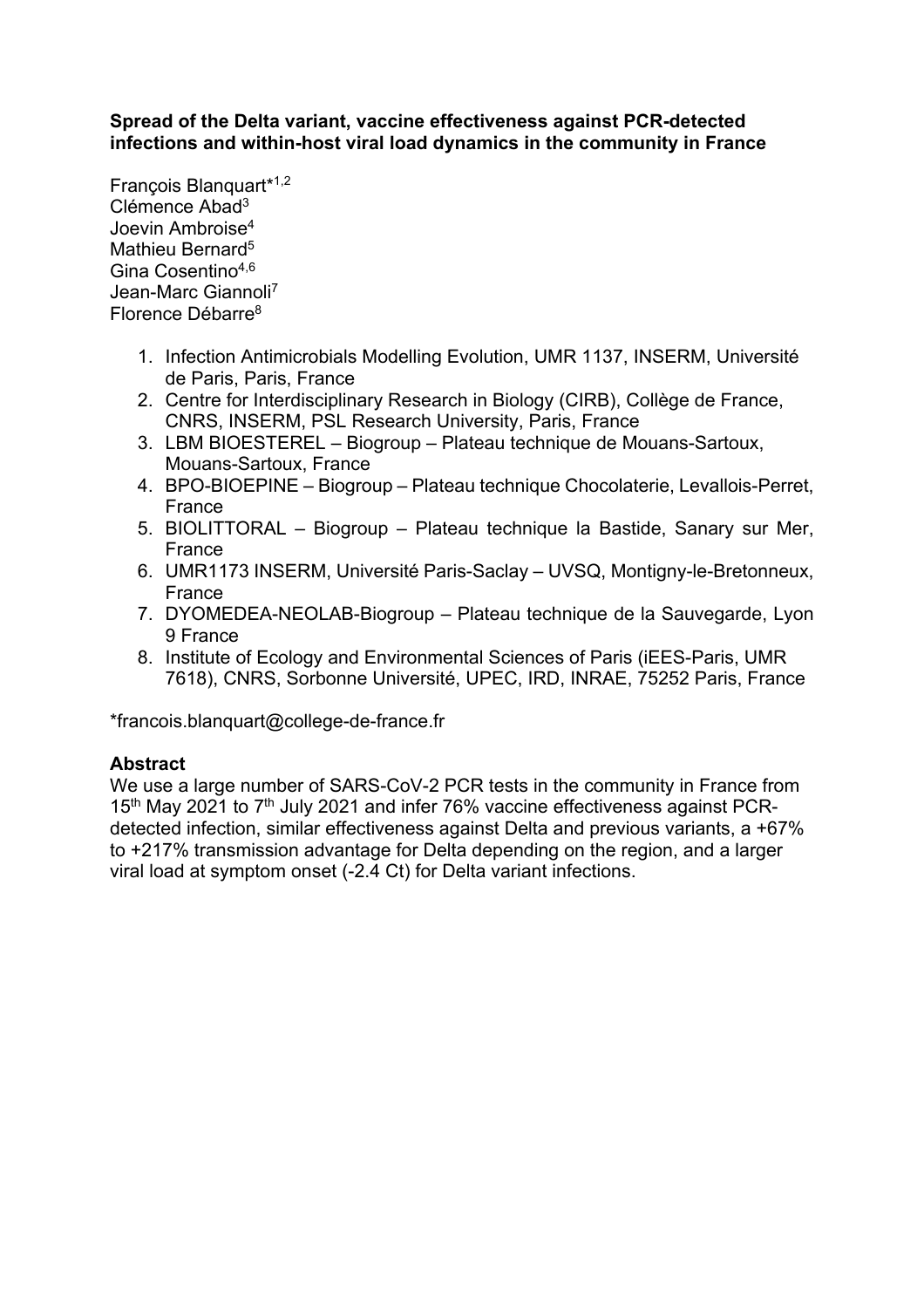#### **Spread of the Delta variant, vaccine effectiveness against PCR-detected infections and within-host viral load dynamics in the community in France**

**Abstract:** We use a large number of SARS-CoV-2 PCR tests in the community in France from 15<sup>th</sup> May 2021 to  $7<sup>th</sup>$  July 2021 and infer 76% vaccine effectiveness against PCR-detected infection, similar effectiveness against Delta and previous variants, a +67% to +217% transmission advantage for Delta depending on the region, and a larger viral load at symptom onset (-2.4 Ct) for Delta variant infections.

The SARS-CoV-2 variant of concern Delta (clade B.1.617.2), first detected in India, rapidly spread across the world in 2021. Early analyses suggested an estimated transmission advantage of 40-60% over the variant Alpha (clade B.1.1.7) that had become dominant in early 2021 in several European countries (1,2). The Delta variant may be associated with lesser vaccine effectiveness against PCR-detected infection (3) and increased risk of hospitalization after one dose of vaccine (3–5). In France, preliminary results from community testing in the Paris area suggested a prevalence of around 3% in cases on June 1<sup>st</sup> 2021 and a transmission advantage of +92% with wide confidence intervals compared to the majority Alpha variant (6).

Using data from 132,926 and 51,025 individuals tested by a large private laboratory in the community from 15<sup>th</sup> May 2021 to  $7<sup>th</sup>$  July 2021 in two French regions, Provence-Alpes-Côte-d'Azur (PACA) and Ile-de-France (IDF), we investigate the prevalence of Delta, the selective advantage over Alpha, the potential to infect vaccinated individuals, and the viral load of Delta-infected individuals. The Delta variant was identified by PCR targeting the L452R mutation (mostly Delta). The data include self-reported information on whether the individual received two vaccine doses since at least two weeks, or not.

We compared the risk of infection of unvaccinated and vaccinated individuals. In PACA, the positivity rate was 0.0139 in 107,482 unvaccinated and 0.00338 in 25,444 vaccinated individuals, a significant association between infection status and vaccination (p < 1.e-12). This amounts to a vaccine effectiveness against PCRdetected infection of 76%, 95% CI [70-80%]. The vaccine effectiveness against PCRdetected Delta infection was 69% [51-81%] and against non-delta infection was 67% [44-80%]. The slightly lower number for variant-specific effectiveness is explained by the smaller number of individuals with variant information, but the confidence intervals largely overlap. We could not calculate the equivalent numbers in IDF as information on vaccination was not consistently reported in this region.

We used a logistic model of confirmed infection by the Delta variant vs others (mainly Alpha; therefore hereafter referred to as Alpha) against time, with vaccination status and age category as covariates. The selection coefficient is the difference in exponential growth rates between Delta and others, and obtained directly from the coefficient of the logistic model. It was estimated at 0.19 per day  $[0.152-0.232]$  (p < 1.e-12, N = 475) in PACA and 0.096 per day  $[0.0297 - 0.165]$  (p = 0.0044, N = 271) in IDF (Figure 1A-B). We translated these numbers into a transmission advantage using daily cases time series in PACA and IDF, assuming a constant exponential growth rate, a gamma-distributed generation time with mean 6.5 days and s.d. 4 days, and same distribution of generation time in Delta and Alpha. The observed selection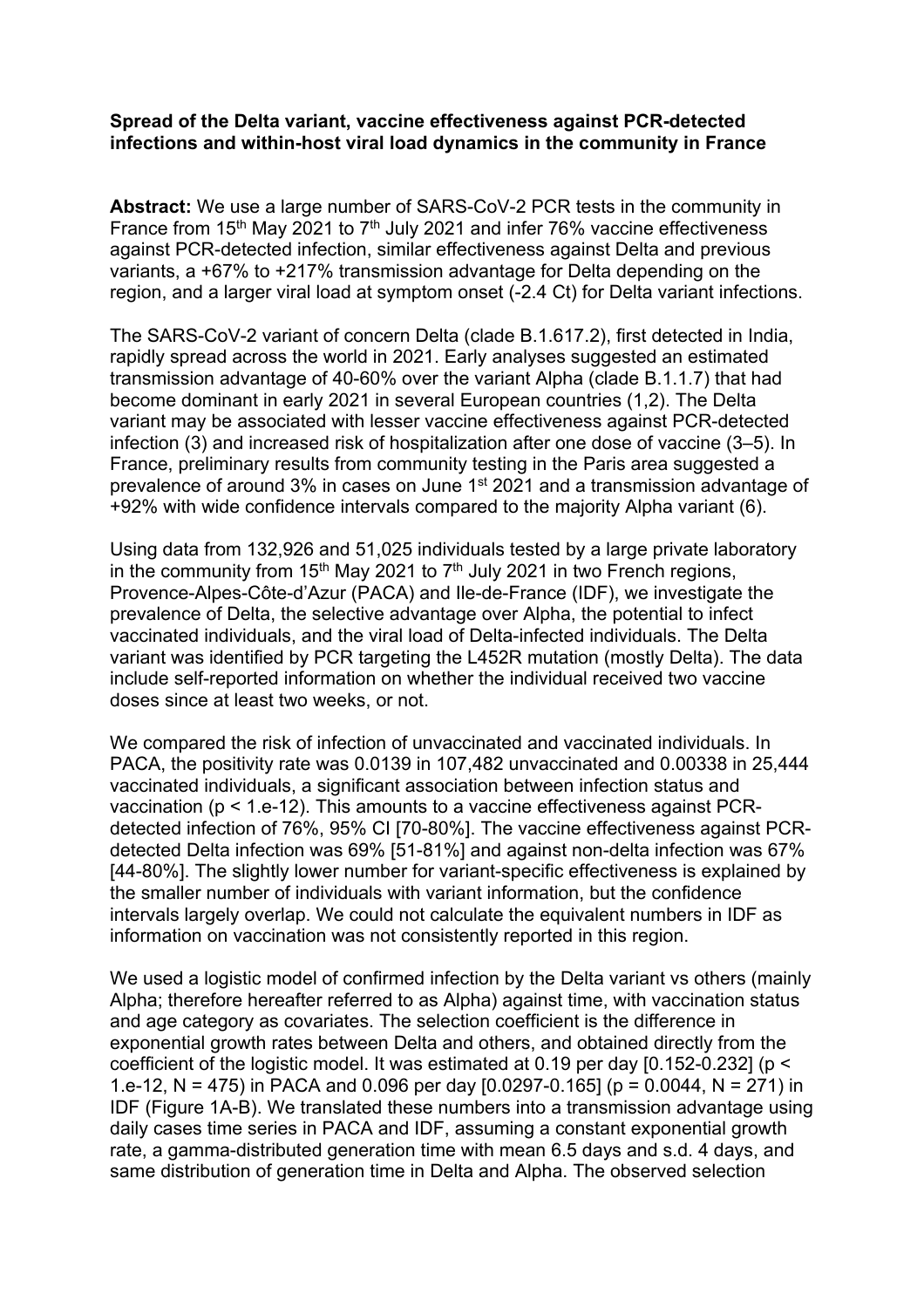coefficient amounts to a +177% [162-221%] (resp. +126% [115-137%]) transmission advantage for the Delta variant compared to others in PACA and IDF respectively.

In a second linear model, we regressed the cycle threshold (Ct) of the PCR (targeted at gene RdRp) against variant, controlling for time since symptoms and age category in N=158 symptomatic cases in PACA. We could not do the corresponding analysis in IDF for lack of information on time since symptoms. The Ct is the number of PCR cycles needed to detect a target; it is negatively correlated with viral load. It is important to control for symptoms because the age of infection hence the Ct of randomly tested individuals depends on the epidemic growth rate and could thus vary for this reason across variants (7). Indeed, the distribution of Ct value not controlling for the time since symptoms was very distinct in Delta and Alpha, confirming epidemic growth for Delta and decline for Alpha and in line with epidemiological data (Supplementary Figure). We found that the Delta variant has Ct at day of symptoms 2.41  $[0.24-4.57]$  lower than Alpha (p = 0.032, N = 158), with Ct at symptom onset at 19.7 [16.4-23] for alpha, 17.3 [15-19.7] for delta, and slope of Ct as a function of time of -1.11 [-1.44, -0.79] per day (Figure 1C).

In conclusion, we used community testing data to monitor the spread of the Delta variant in two French regions. We inferred a transmission advantage of 177% and 126 %, much larger than the transmission advantage Alpha had over previous variants. To confirm this large advantage, we used additional public data from Santé Publique France (8), gathering all tests conducted in all French regions. We found across regions a transmission advantage of 67 to 217% and a doubling time of 9.8 to 3.9 days (Figure 1D, Table 1) for Delta, confirming our results. The vaccine effectiveness against PCR-detected infection was at least 76%. We did not detect, contrary to previous results from a population cohort in Scotland (3), a reduced effectiveness of vaccines against PCR-detected infections by Delta. We consider 76% as a lower bound on vaccine effectiveness for two reasons. We use selfreported vaccination status, and errors in the reporting would bias downwards the inferred vaccine effectiveness. Moreover, individuals may be less likely to get tested when they are vaccinated, and may get tested only when they are highly likely to be infected (e.g. have specific symptoms). This would artificially increase the positivity rate among vaccinated individuals and bias downwards our estimate of vaccine effectiveness. Other limitations include the self-reported date of symptom onset, and the fact that the reasons why individuals get tested was unknown (e.g. contact with a case, travel, etc.). Additionally, more intensive contact tracing for infections with Delta could have biased upwards its inferred transmission advantage. The rise of the Delta variant, substantially more transmissible than Alpha which was already more transmissible than historical strains in France (9), threatens epidemic control but increasing the fraction of individuals who are fully vaccinated would limit its spread in the community.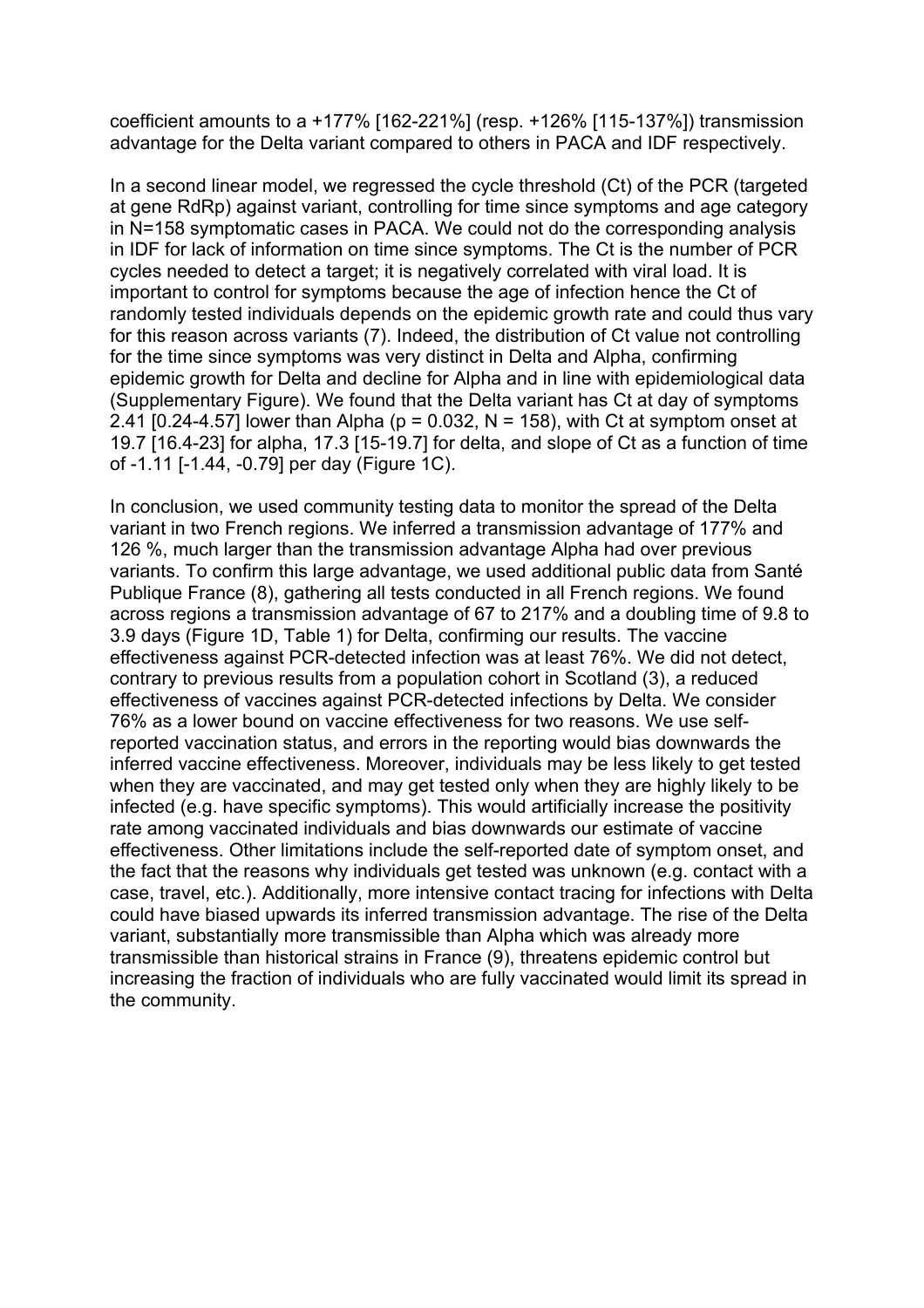- 1. Campbell F, Archer B, Laurenson-Schafer H, Jinnai Y, Konings F, Batra N, et al. Increased transmissibility and global spread of SARS-CoV-2 variants of concern as at June 2021. Eurosurveillance. 2021 Jun 17;26(24):2100509.
- 2. SPI-M-O: Consensus statement on COVID-19, 3 June 2021 [Internet]. GOV.UK. [cited 2021 Jun 28]. Available from: https://www.gov.uk/government/publications/spi-m-oconsensus-statement-on-covid-19-3-june-2021
- 3. Sheikh A, McMenamin J, Taylor B, Robertson C. SARS-CoV-2 Delta VOC in Scotland: demographics, risk of hospital admission, and vaccine effectiveness. The Lancet. 2021 Jun 26;397(10293):2461–2.
- 4. Public Health England. SARS-CoV-2 variants of concern and variants under investigation in England. Technical Briefing 16 [Internet]. 2021 Jun [cited 2021 Jun 28]. Available from: https://assets.publishing.service.gov.uk/government/uploads/system/uploads/attachme nt\_data/file/994997/Variants\_of\_Concern\_VOC\_Technical\_Briefing\_16.pdf
- 5. European Centre for Disease Prevention and Control. Implications for the EU/EEA on the spread of the SARS-CoV-2 Delta (B.1.617.2) variant of concern [Internet]. Stockholm: ECDC; 2021 Jun [cited 2021 Jun 28]. Available from: https://www.ecdc.europa.eu/sites/default/files/documents/Implications-for-the-EU-EEA-on-the-spread-of-SARS-CoV-2-Delta-VOC-23-June-2021\_2.pdf
- 6. Alizon S, Haim-Boukobza S, Foulongne V, Verdurme L, Trombert-Paolantoni S, Lecorche E, et al. Rapid spread of the SARS-CoV-2 δ variant in the area of Paris (France) in June 2021. medRxiv. 2021 Jun 20;2021.06.16.21259052.
- 7. Hay JA, Kennedy-Shaffer L, Kanjilal S, Lennon NJ, Gabriel SB, Lipsitch M, et al. Estimating epidemiologic dynamics from cross-sectional viral load distributions. Science [Internet]. 2021 Jun 3 [cited 2021 Jun 28]; Available from: https://science.sciencemag.org/content/early/2021/06/02/science.abh0635
- 8. Santé Publique France. Données de laboratoires pour le dépistage : Indicateurs sur les mutations (SI-DEP) - data.gouv.fr [Internet]. [cited 2021 Jul 16]. Available from: https://www.data.gouv.fr/fr/datasets/donnees-de-laboratoires-pour-le-depistageindicateurs-sur-les-mutations/
- 9. Gaymard A, Bosetti P, Feri A, Destras G, Enouf V, Andronico A, et al. Early assessment of diffusion and possible expansion of SARS-CoV-2 Lineage 20I/501Y.V1 (B.1.1.7, variant of concern 202012/01) in France, January to March 2021. Eurosurveillance. 2021 Mar 4;26(9):2100133.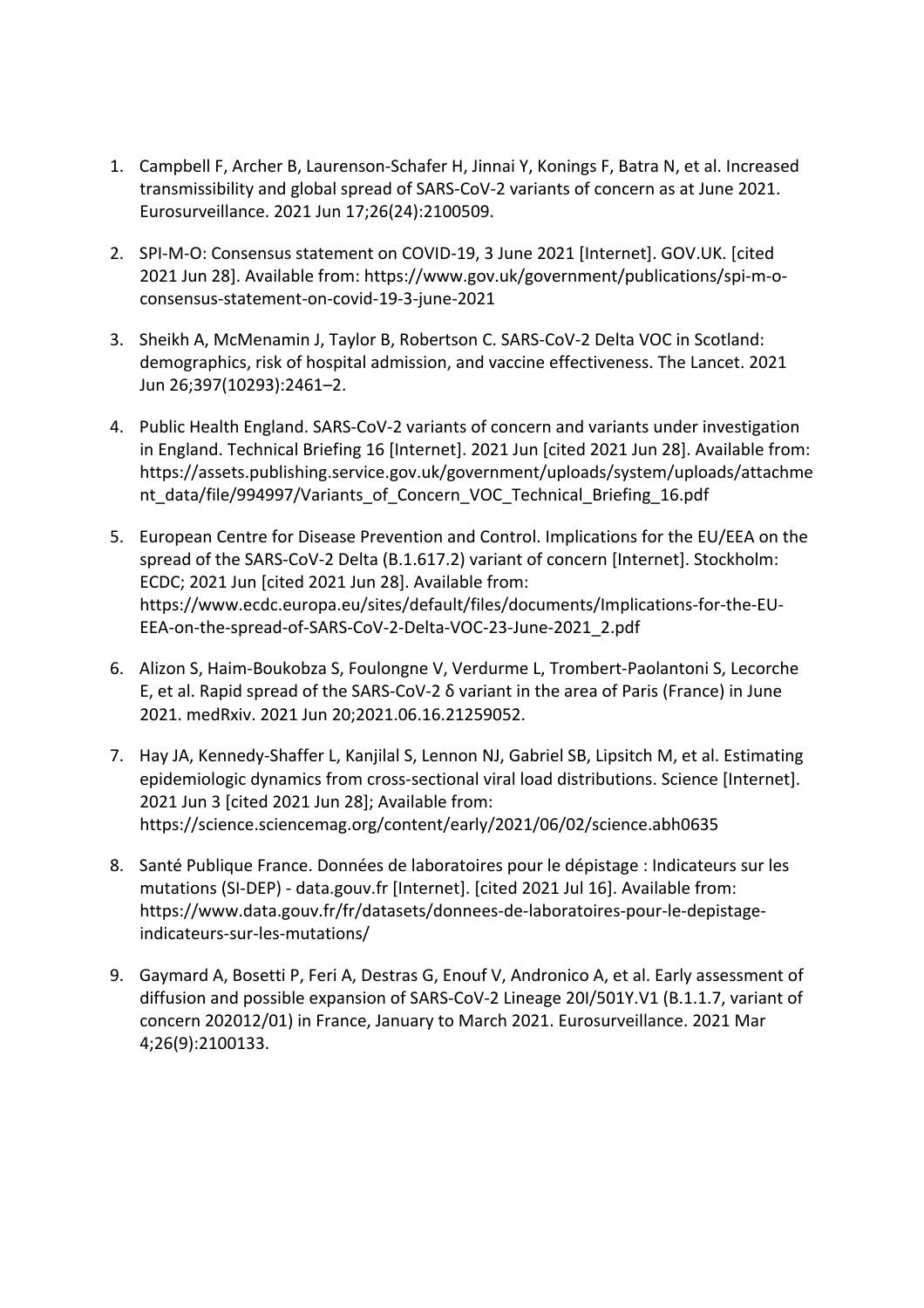

**Figure 1:** Panels A and B, the frequency of the L452R mutation (characteristic of the Delta variant) as a function of time, in PACA (A) and IDF (B). The frequency obtained from Santé Publique France data, which gathers PCR screening data from several large laboratories, is shown in blue for comparison. Panel C, the within-host dynamics of Ct for L452R and non-L452R infections controlling for time since symptom onset. Points show the data, lines show the linear regression. Panel D, the dynamics of L452R and non-L452R cases over time by French region. The points show the data, the lines an exponential growth model fit with 95% CI.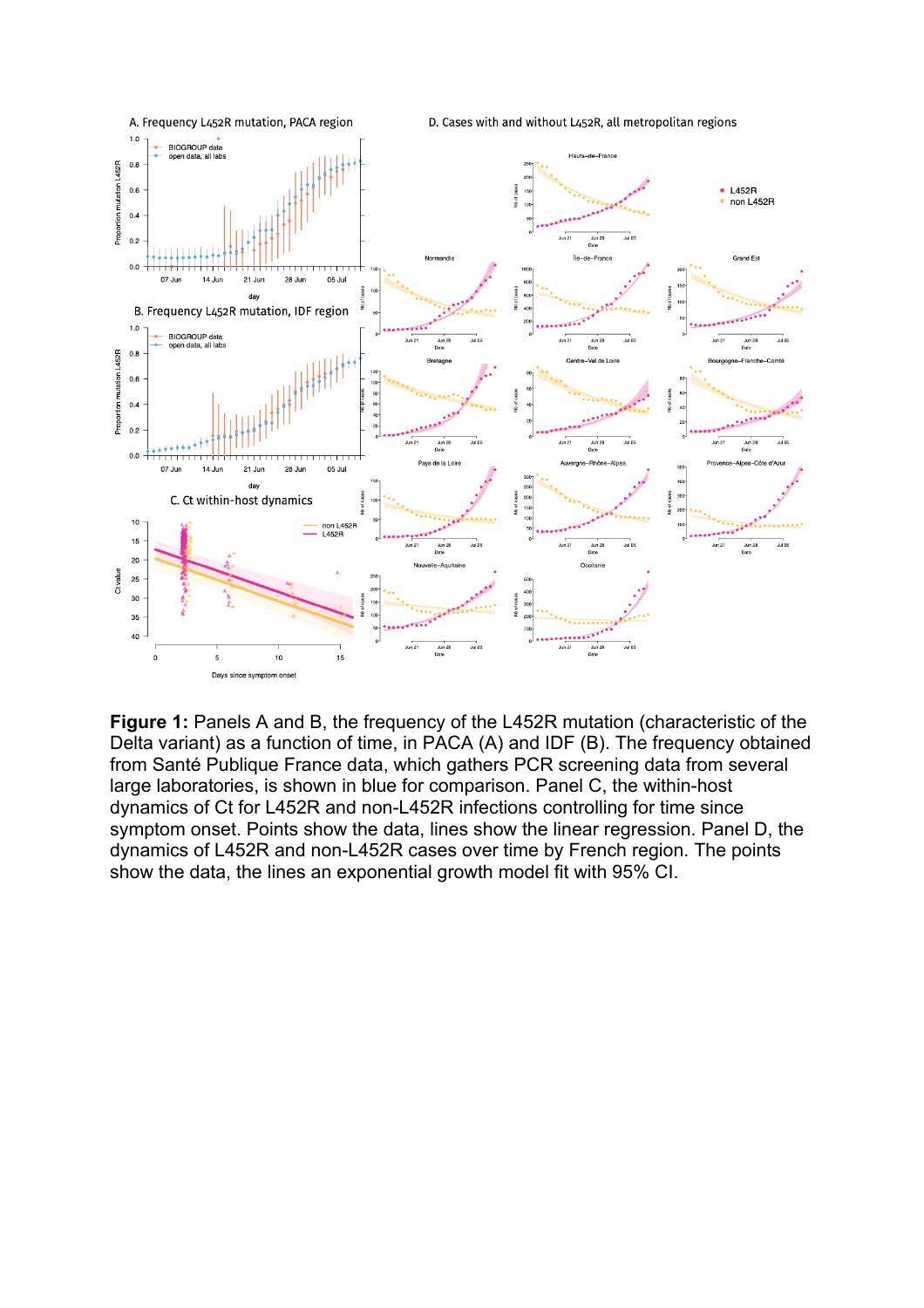| <b>Region</b>              | s (CI)                | R advantage (CI)       | L452R doubling time (CI) |
|----------------------------|-----------------------|------------------------|--------------------------|
| Auvergne-Rhône-Alpes       | $0.15(0.14-0.16)$     | $1.57(1.45-1.71)$      | $6.8(6.3-7.2)$           |
| Hauts-de-France            | $0.14(0.13-0.15)$     | $1.45(1.33-1.59)$      | $7.8(7-8.4)$             |
| Provence-Alpes-Côte d'Azur | $0.17(0.16 - 0.18)$   | $1.77(1.65-1.96)$      | $4.7(4.4-5)$             |
| Grand Est                  | $0.13(0.12-0.14)$     | $1.18(1.06-1.33)$      | $8.2(7.4-8.9)$           |
| Occitanie                  | $0.17(0.16-0.19)$     | $1.57(1.46-1.72)$      | $4.2(3.9-4.4)$           |
| Normandie                  | $0.17(0.15-0.19)$     | $1.92(1.77-2.21)$      | $5.2(4.6-5.5)$           |
| Nouvelle-Aquitaine         | $0.082$ (0.072-0.092) | $0.666(0.599 - 0.735)$ | $9.8(9.1-11)$            |
| Centre-Val de Loire        | $0.13(0.11-0.16)$     | $1.34(1.18-1.74)$      | $7.1(5.6-8)$             |
| Bourgogne-Franche-Comté    | $0.13(0.11-0.15)$     | $1.37(1.18-1.71)$      | $7.6(6-8.8)$             |
| <b>Bretagne</b>            | $0.18(0.16 - 0.21)$   | $2.17(1.98-2.74)$      | $3.9(3.3-4.3)$           |
| Pays de la Loire           | $0.2(0.18-0.22)$      | $2.15(1.95-2.63)$      | $4(3.4-4.3)$             |
| Île-de-France              | $0.14(0.13-0.14)$     | $1.26(1.21-1.31)$      | $6.4(6.3-6.6)$           |

**Table 1:** For each French region, the inferred selection coefficient s per day, transmission advantage ("R advantage") and doubling time in days of L452R mutations (Delta variant) against others. Data from Santé Publique France.